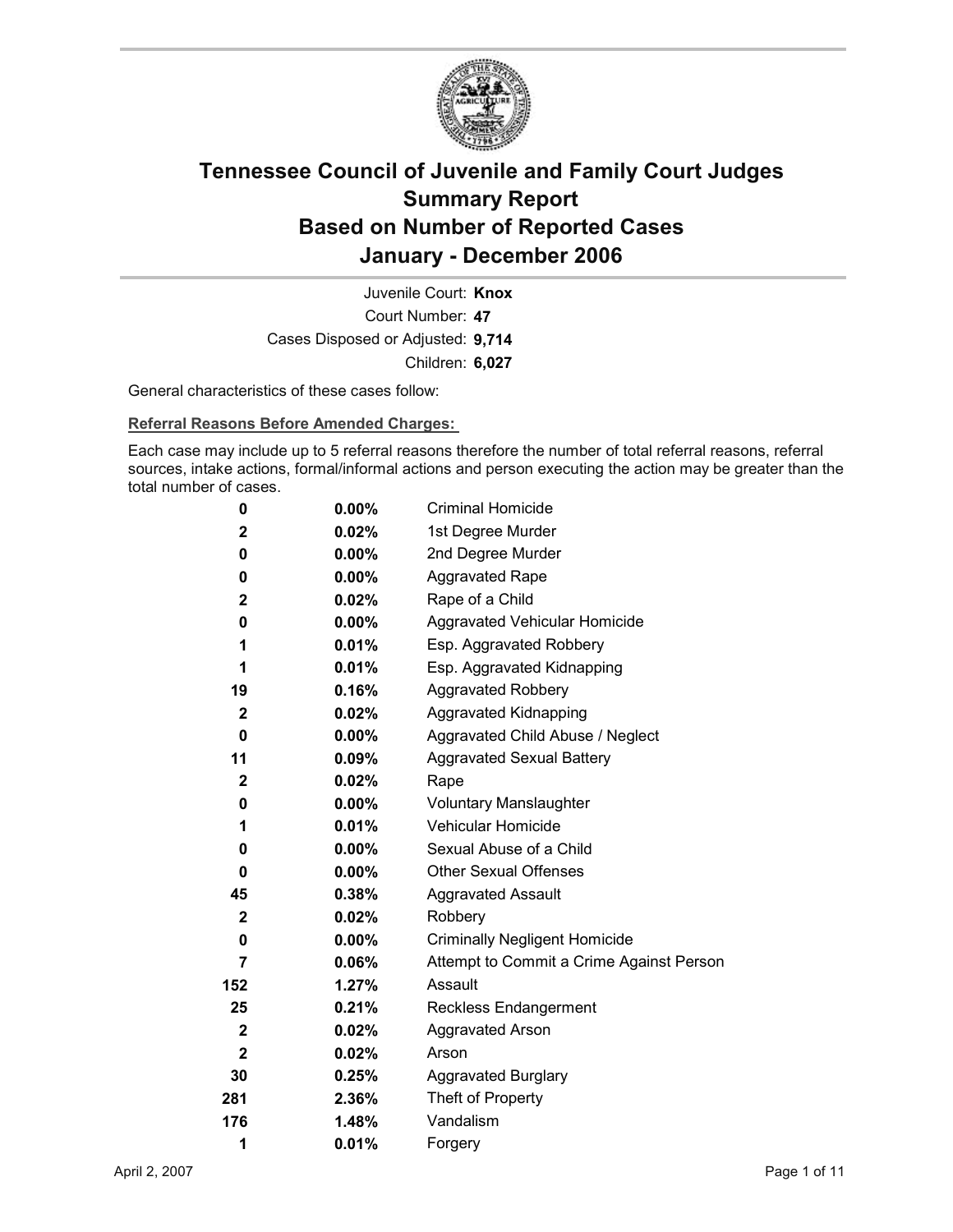

Court Number: **47** Juvenile Court: **Knox** Cases Disposed or Adjusted: **9,714** Children: **6,027**

### **Referral Reasons Before Amended Charges:**

Each case may include up to 5 referral reasons therefore the number of total referral reasons, referral sources, intake actions, formal/informal actions and person executing the action may be greater than the total number of cases.

| 0        | 0.00%    | <b>Worthless Checks</b>                                     |
|----------|----------|-------------------------------------------------------------|
| 3        | 0.03%    | Illegal Possession / Fraudulent Use of Credit / Debit Cards |
| 59       | 0.49%    | <b>Burglary</b>                                             |
| 26       | 0.22%    | Unauthorized Use of a Vehicle                               |
| 1        | 0.01%    | Cruelty to Animals                                          |
| 34       | 0.28%    | Sale of Controlled Substances                               |
| 78       | 0.65%    | <b>Other Drug Offenses</b>                                  |
| 249      | 2.09%    | Possession of Controlled Substances                         |
| 3        | 0.03%    | <b>Criminal Attempt</b>                                     |
| 17       | 0.14%    | Carrying Weapons on School Property                         |
| 46       | 0.39%    | Unlawful Carrying / Possession of a Weapon                  |
| 81       | $0.68\%$ | <b>Evading Arrest</b>                                       |
| 3        | 0.03%    | Escape                                                      |
| 14       | 0.12%    | Driving Under Influence (DUI)                               |
| 139      | 1.16%    | Possession / Consumption of Alcohol                         |
| 42       | 0.35%    | Resisting Stop, Frisk, Halt, Arrest or Search               |
| 1        | 0.01%    | <b>Aggravated Criminal Trespass</b>                         |
| 6        | 0.05%    | Harassment                                                  |
| $\bf{0}$ | $0.00\%$ | Failure to Appear                                           |
| 12       | 0.10%    | Filing a False Police Report                                |
| 57       | 0.48%    | Criminal Impersonation                                      |
| 259      | 2.17%    | <b>Disorderly Conduct</b>                                   |
| 112      | 0.94%    | <b>Criminal Trespass</b>                                    |
| 137      | 1.15%    | <b>Public Intoxication</b>                                  |
| 1        | 0.01%    | Gambling                                                    |
| 2,992    | 25.08%   | <b>Traffic</b>                                              |
| 20       | 0.17%    | Local Ordinances                                            |
| 0        | $0.00\%$ | Violation of Wildlife Regulations                           |
| 137      | 1.15%    | <b>Contempt of Court</b>                                    |
| 631      | 5.29%    | <b>Violation of Probation</b>                               |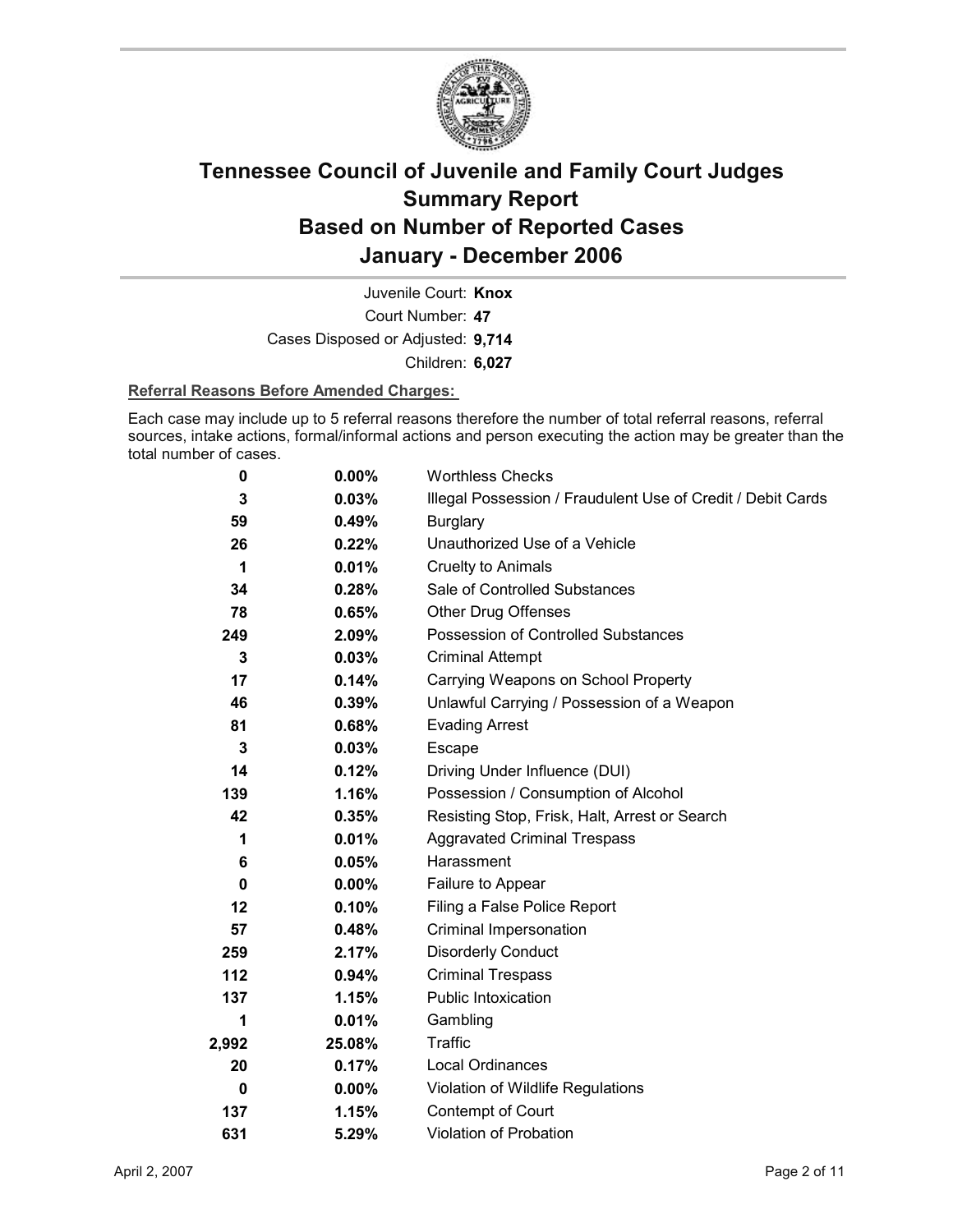

Court Number: **47** Juvenile Court: **Knox** Cases Disposed or Adjusted: **9,714** Children: **6,027**

### **Referral Reasons Before Amended Charges:**

Each case may include up to 5 referral reasons therefore the number of total referral reasons, referral sources, intake actions, formal/informal actions and person executing the action may be greater than the total number of cases.

| 36          | 0.30%    | Violation of Aftercare                 |
|-------------|----------|----------------------------------------|
| 28          | 0.23%    | <b>Unruly Behavior</b>                 |
| 166         | 1.39%    | Truancy                                |
| 342         | 2.87%    | In-State Runaway                       |
| 1           | 0.01%    | Out-of-State Runaway                   |
| 201         | 1.68%    | Possession of Tobacco Products         |
| 56          | 0.47%    | Violation of a Valid Court Order       |
| 279         | 2.34%    | Violation of Curfew                    |
| 0           | $0.00\%$ | Sexually Abused Child                  |
| 0           | $0.00\%$ | <b>Physically Abused Child</b>         |
| 343         | 2.87%    | Dependency / Neglect                   |
| 196         | 1.64%    | <b>Termination of Parental Rights</b>  |
| 0           | 0.00%    | <b>Violation of Pretrial Diversion</b> |
| 0           | 0.00%    | Violation of Informal Adjustment       |
| 283         | 2.37%    | <b>Judicial Review</b>                 |
| 458         | 3.84%    | <b>Administrative Review</b>           |
| 79          | 0.66%    | <b>Foster Care Review</b>              |
| 1,515       | 12.70%   | Custody                                |
| 256         | 2.15%    | Visitation                             |
| 1           | 0.01%    | Paternity / Legitimation               |
| 5           | 0.04%    | <b>Child Support</b>                   |
| $\mathbf 0$ | $0.00\%$ | <b>Request for Medical Treatment</b>   |
| 0           | $0.00\%$ | <b>Consent to Marry</b>                |
| 1,763       | 14.78%   | Other                                  |
| 11,932      | 100.00%  | <b>Total Referrals</b>                 |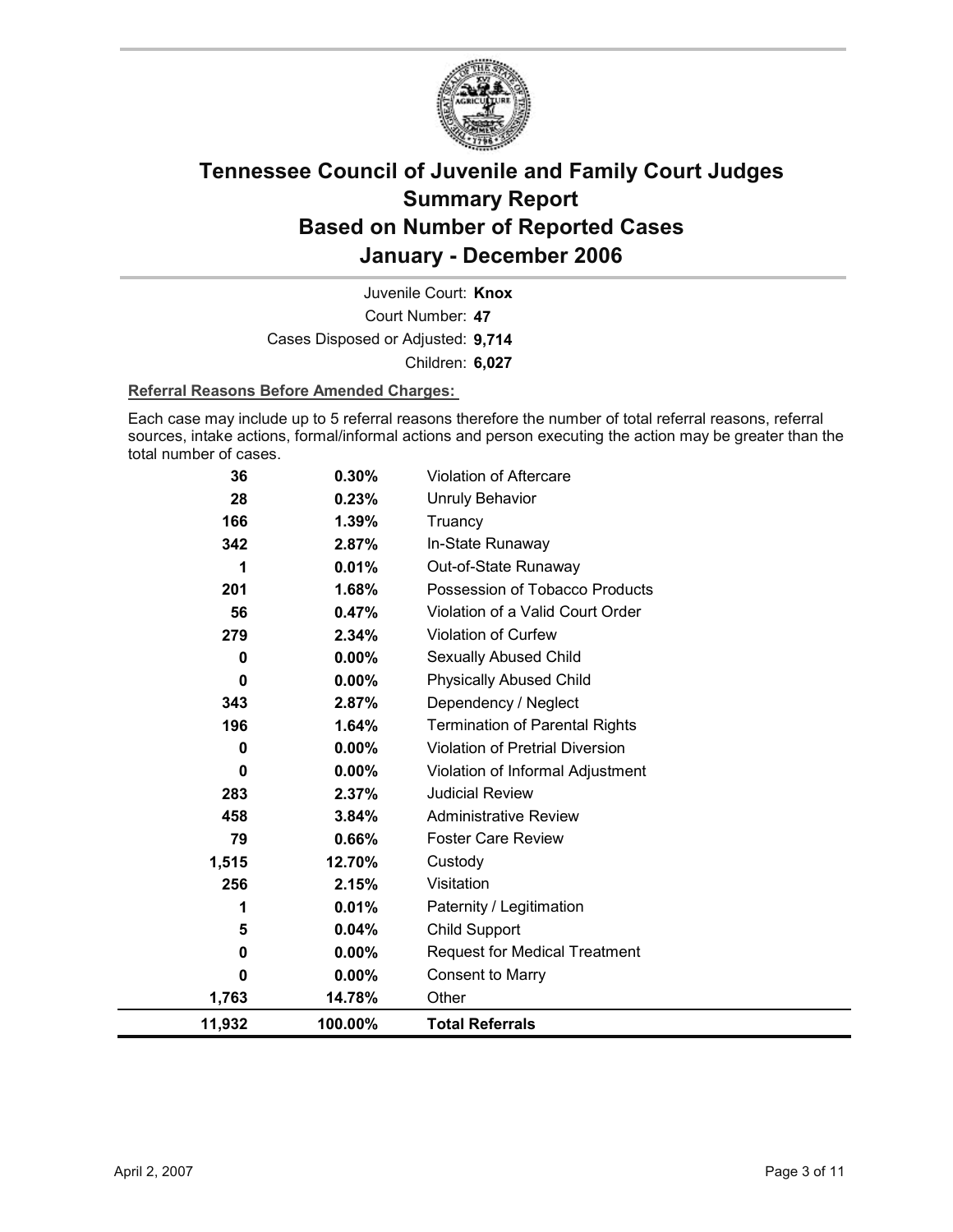

| Juvenile Court: Knox    |                                            |                               |  |  |  |
|-------------------------|--------------------------------------------|-------------------------------|--|--|--|
| Court Number: 47        |                                            |                               |  |  |  |
|                         | Cases Disposed or Adjusted: 9,714          |                               |  |  |  |
|                         |                                            | Children: 6,027               |  |  |  |
|                         | <b>Referral Sources: 1</b>                 |                               |  |  |  |
| 5,554                   | 46.55%                                     | Law Enforcement               |  |  |  |
| 1,380                   | 11.57%                                     | Parents                       |  |  |  |
| 1,219                   | 10.22%                                     | <b>Relatives</b>              |  |  |  |
| 9                       | 0.08%                                      | Self                          |  |  |  |
| 197                     | 1.65%                                      | School                        |  |  |  |
| 22                      | 0.18%                                      | <b>CSA</b>                    |  |  |  |
| 1,013                   | <b>DCS</b><br>8.49%                        |                               |  |  |  |
| 50                      | <b>Other State Department</b><br>0.42%     |                               |  |  |  |
| 18                      | 0.15%<br><b>District Attorney's Office</b> |                               |  |  |  |
| 1,368                   | <b>Court Staff</b><br>11.46%               |                               |  |  |  |
| 24                      | Social Agency<br>0.20%                     |                               |  |  |  |
| 127                     | <b>Other Court</b><br>1.06%                |                               |  |  |  |
| 160<br>1.34%<br>Victim  |                                            |                               |  |  |  |
| 0.00%<br>0              |                                            | Child & Parent                |  |  |  |
| 1                       | 0.01%                                      | Hospital                      |  |  |  |
| $\mathbf 0$             | 0.00%                                      | Unknown                       |  |  |  |
| 790                     | 6.62%                                      | Other                         |  |  |  |
| 11,932                  | 100.00%                                    | <b>Total Referral Sources</b> |  |  |  |
|                         | Age of Child at Referral: 2                |                               |  |  |  |
| 1,718                   | 28.51%                                     | Ages 10 and Under             |  |  |  |
| 325                     | 5.39%                                      | Ages 11 through 12            |  |  |  |
| 722                     | 11.98%                                     | Ages 13 through 14            |  |  |  |
| 1 G27<br><b>97 160/</b> |                                            | $\Delta$ ae 15 through 16     |  |  |  |

| 6,027 | 100.00%  | <b>Total Child Count</b> |  |
|-------|----------|--------------------------|--|
|       | $0.00\%$ | Unknown / Not Reported   |  |
| 11    | 0.18%    | Ages 19 and Over         |  |
| 1.614 | 26.78%   | Ages 17 through 18       |  |
| 1,0J/ | 21.1070  | Ayes to unbugh to        |  |

<sup>1</sup> If different than number of Referral Reasons (11932), verify accuracy of your court's data.

<sup>2</sup> One child could be counted in multiple categories, verify accuracy of your court's data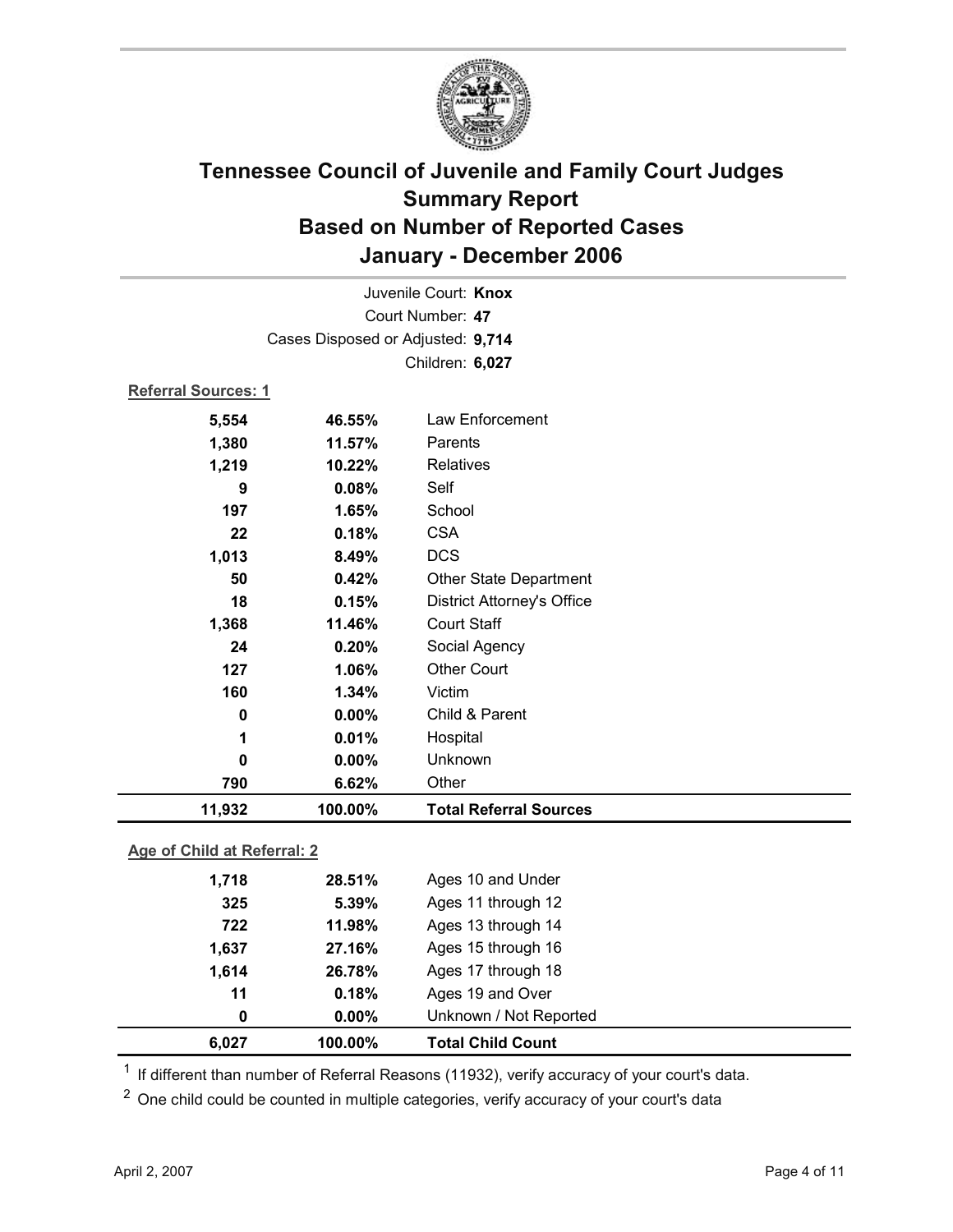

| Juvenile Court: Knox                    |                                   |                          |  |  |
|-----------------------------------------|-----------------------------------|--------------------------|--|--|
| Court Number: 47                        |                                   |                          |  |  |
|                                         | Cases Disposed or Adjusted: 9,714 |                          |  |  |
|                                         |                                   | Children: 6,027          |  |  |
| Sex of Child: 1                         |                                   |                          |  |  |
| 3,310                                   | 54.92%                            | Male                     |  |  |
| 2,486                                   | 41.25%                            | Female                   |  |  |
| 231                                     | 3.83%                             | Unknown                  |  |  |
| 6,027                                   | 100.00%                           | <b>Total Child Count</b> |  |  |
| Race of Child: 1                        |                                   |                          |  |  |
| 3,775                                   | 62.63%                            | White                    |  |  |
| 1,092                                   | 18.12%                            | African American         |  |  |
| 1                                       | 0.02%                             | Native American          |  |  |
| 6                                       | 0.10%                             | Asian                    |  |  |
| 95                                      | 1.58%                             | Mixed                    |  |  |
| 1,058                                   | 17.55%                            | Unknown                  |  |  |
| 6,027                                   | 100.00%                           | <b>Total Child Count</b> |  |  |
| <b>Hispanic Origin: 1</b>               |                                   |                          |  |  |
| 27                                      | 0.45%                             | Yes                      |  |  |
| 1,486                                   | 24.66%                            | No                       |  |  |
| 4,514                                   | 74.90%                            | Unknown                  |  |  |
| 6,027                                   | 100.00%                           | <b>Total Child Count</b> |  |  |
| <b>School Enrollment of Children: 1</b> |                                   |                          |  |  |
| 1,338                                   | 22.20%                            | Yes                      |  |  |
| 124                                     | 2.06%                             | No                       |  |  |
| 4,565                                   | 75.74%                            | Unknown                  |  |  |
| 6,027                                   | 100.00%                           | <b>Total Child Count</b> |  |  |

 $1$  One child could be counted in multiple categories, verify accuracy of your court's data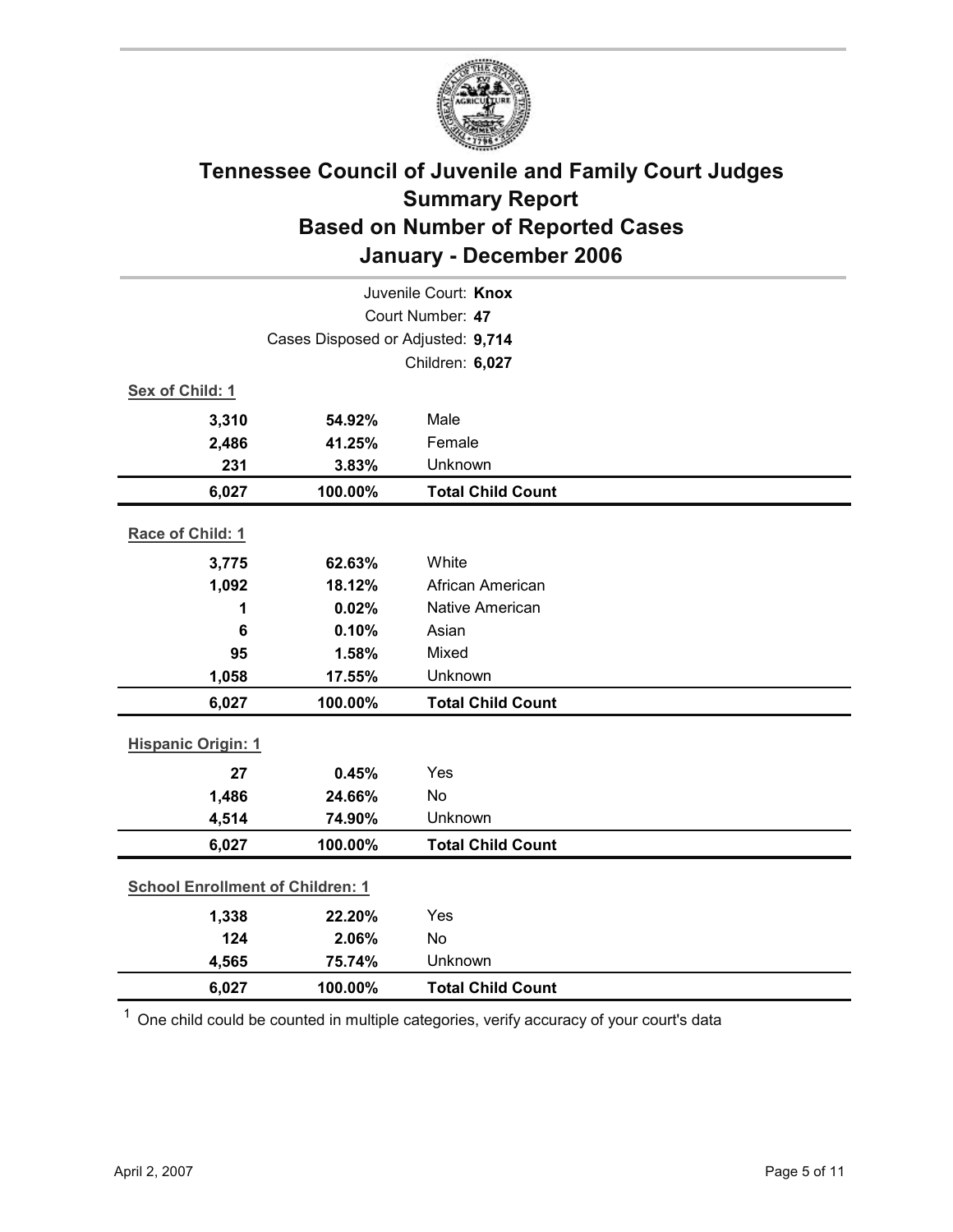

Court Number: **47** Juvenile Court: **Knox** Cases Disposed or Adjusted: **9,714** Children: **6,027**

**Living Arrangement of Child at Time of Referral: 1**

| 6,027 | 100.00%               | <b>Total Child Count</b>     |
|-------|-----------------------|------------------------------|
|       | 27<br>0.45%           | Other                        |
| 4,046 | 67.13%                | Unknown                      |
|       | 7<br>0.12%            | Independent                  |
|       | $\mathbf{2}$<br>0.03% | In an Institution            |
|       | 8<br>0.13%            | In a Residential Center      |
| 31    | 0.51%                 | In a Group Home              |
| 128   | 2.12%                 | With Foster Family           |
|       | 0.63%<br>38           | <b>With Adoptive Parents</b> |
| 349   | 5.79%                 | <b>With Relatives</b>        |
| 178   | 2.95%                 | With Father                  |
| 759   | 12.59%                | With Mother                  |
|       | 1.59%<br>96           | With Mother and Stepfather   |
|       | 1.00%<br>60           | With Father and Stepmother   |
| 298   | 4.94%                 | With Both Biological Parents |
|       |                       |                              |

### **Type of Detention: 2**

| 9,714 | 100.00%       |                | <b>Total Detention Count</b> |
|-------|---------------|----------------|------------------------------|
|       | $0.00\%$<br>0 | Other          |                              |
| 7,904 | 81.37%        | Does Not Apply |                              |
|       | 0<br>$0.00\%$ | <b>Unknown</b> |                              |
|       | $0.00\%$<br>0 |                | <b>Psychiatric Hospital</b>  |
|       | $0.00\%$<br>0 |                | Jail - No Separation         |
|       | 0<br>$0.00\%$ |                | Jail - Partial Separation    |
|       | $0.00\%$<br>0 |                | Jail - Complete Separation   |
| 1,810 | 18.63%        |                | Juvenile Detention Facility  |
|       | $0.00\%$<br>0 |                | Non-Secure Placement         |
|       |               |                |                              |

 $<sup>1</sup>$  One child could be counted in multiple categories, verify accuracy of your court's data</sup>

 $2$  If different than number of Cases (9714) verify accuracy of your court's data.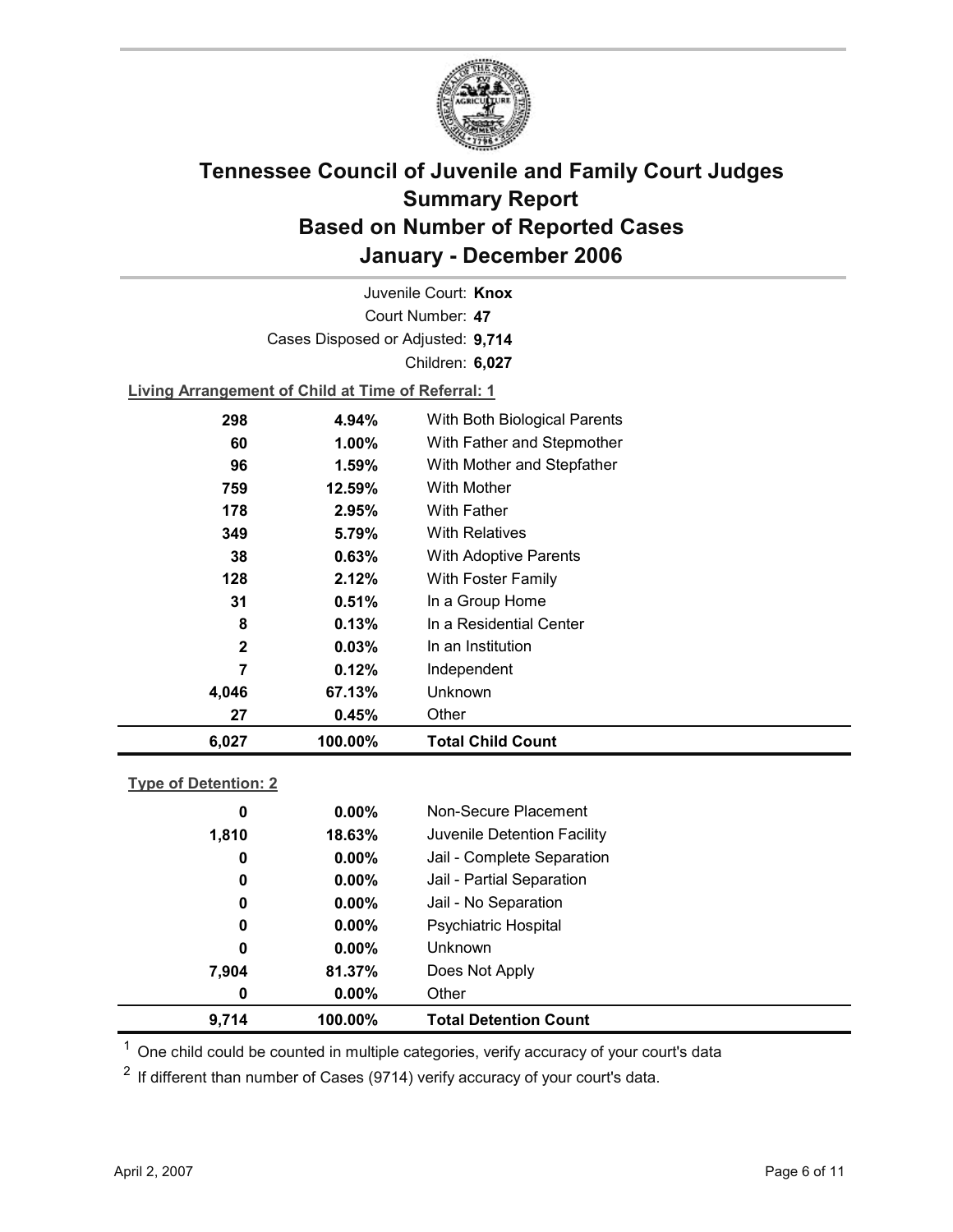

| Juvenile Court: Knox     |                                                    |                                     |  |  |
|--------------------------|----------------------------------------------------|-------------------------------------|--|--|
| Court Number: 47         |                                                    |                                     |  |  |
|                          | Cases Disposed or Adjusted: 9,714                  |                                     |  |  |
|                          |                                                    | Children: 6,027                     |  |  |
|                          | <b>Placement After Secure Detention Hearing: 1</b> |                                     |  |  |
| 1,511                    | 15.55%<br>Returned to Prior Living Arrangement     |                                     |  |  |
| 45                       | Juvenile Detention Facility<br>0.46%               |                                     |  |  |
| 3                        | Jail<br>0.03%                                      |                                     |  |  |
| 146                      | Shelter / Group Home<br>1.50%                      |                                     |  |  |
| 5                        | 0.05%                                              | <b>Foster Family Home</b>           |  |  |
| 16                       | Psychiatric Hospital<br>0.16%                      |                                     |  |  |
| 42                       | Unknown / Not Reported<br>0.43%                    |                                     |  |  |
| 7,937                    | Does Not Apply<br>81.71%                           |                                     |  |  |
| Other<br>9<br>0.09%      |                                                    |                                     |  |  |
|                          |                                                    |                                     |  |  |
| 9,714                    | 100.00%                                            | <b>Total Placement Count</b>        |  |  |
|                          |                                                    |                                     |  |  |
| <b>Intake Actions: 2</b> |                                                    |                                     |  |  |
| 7,236                    | 60.64%                                             | <b>Petition Filed</b>               |  |  |
| 1,185                    | 9.93%                                              | <b>Motion Filed</b>                 |  |  |
| 2,691                    | 22.55%                                             | <b>Citation Processed</b>           |  |  |
| 0                        | $0.00\%$                                           | Notification of Paternity Processed |  |  |
| 283                      | 2.37%                                              | Scheduling of Judicial Review       |  |  |
| 458                      | 3.84%                                              | Scheduling of Administrative Review |  |  |
| 79                       | 0.66%                                              | Scheduling of Foster Care Review    |  |  |
| 0                        | $0.00\%$                                           | <b>Unknown</b>                      |  |  |
| 0                        | 0.00%                                              | Does Not Apply                      |  |  |
| 0                        | 0.00%                                              | Other                               |  |  |

 $1$  If different than number of Cases (9714) verify accuracy of your court's data.

 $2$  If different than number of Referral Reasons (11932), verify accuracy of your court's data.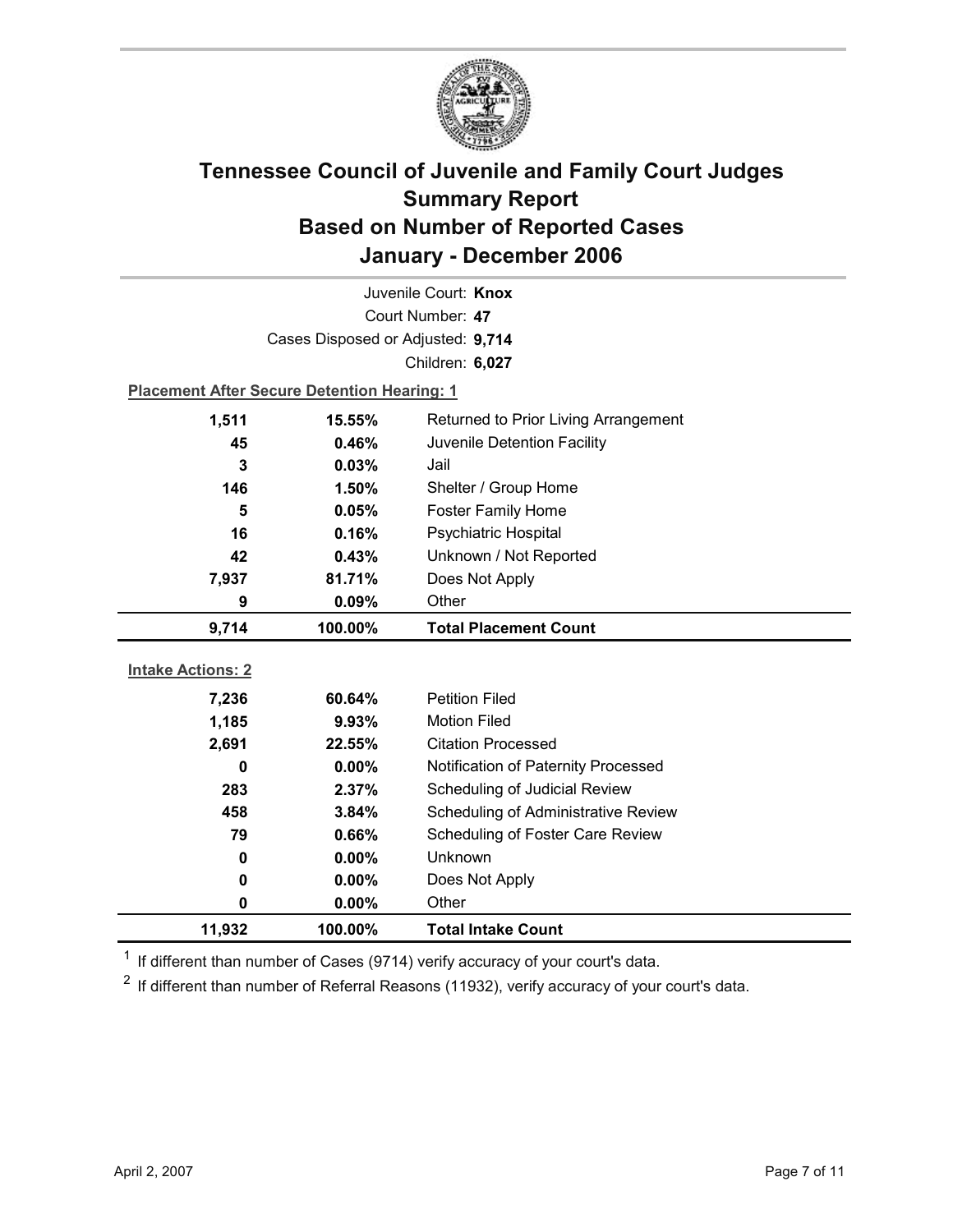

Court Number: **47** Juvenile Court: **Knox** Cases Disposed or Adjusted: **9,714** Children: **6,027**

### **Last Grade Completed by Child: 1**

| 125            | 2.07%                                   | Too Young for School         |  |
|----------------|-----------------------------------------|------------------------------|--|
| 4              | 0.07%                                   | Preschool                    |  |
| $\mathbf 2$    | 0.03%                                   | Kindergarten                 |  |
| 4              | 0.07%                                   | 1st Grade                    |  |
| 1              | 0.02%                                   | 2nd Grade                    |  |
| $\mathbf 2$    | 0.03%                                   | 3rd Grade                    |  |
| 14             | 0.23%                                   | 4th Grade                    |  |
| 33             | 0.55%                                   | 5th Grade                    |  |
| 84             | 1.39%                                   | 6th Grade                    |  |
| 127            | 2.11%                                   | 7th Grade                    |  |
| 229            | 3.80%                                   | 8th Grade                    |  |
| 205            | 3.40%                                   | 9th Grade                    |  |
| 178            | 2.95%                                   | 10th Grade                   |  |
| 89             | 1.48%                                   | 11th Grade                   |  |
| $\overline{7}$ | 0.12%                                   | 12th Grade                   |  |
| 1              | 0.02%                                   | Non-Graded Special Ed        |  |
| 15             | 0.25%                                   | <b>GED</b>                   |  |
| $\overline{7}$ | 0.12%                                   | Graduated                    |  |
| 0              | 0.00%                                   | <b>Never Attended School</b> |  |
| 4,900          | 81.30%                                  | Unknown                      |  |
| $\bf{0}$       | 0.00%                                   | Other                        |  |
| 6,027          | 100.00%                                 | <b>Total Child Count</b>     |  |
|                | <b>Enrolled in Special Education: 1</b> |                              |  |
| 190            | 3.15%                                   | Yes                          |  |
| 1,011          | 16.77%                                  | No                           |  |
| 4,826          | 80.07%                                  | Unknown                      |  |

 $1$  One child could be counted in multiple categories, verify accuracy of your court's data

**6,027 100.00% Total Child Count**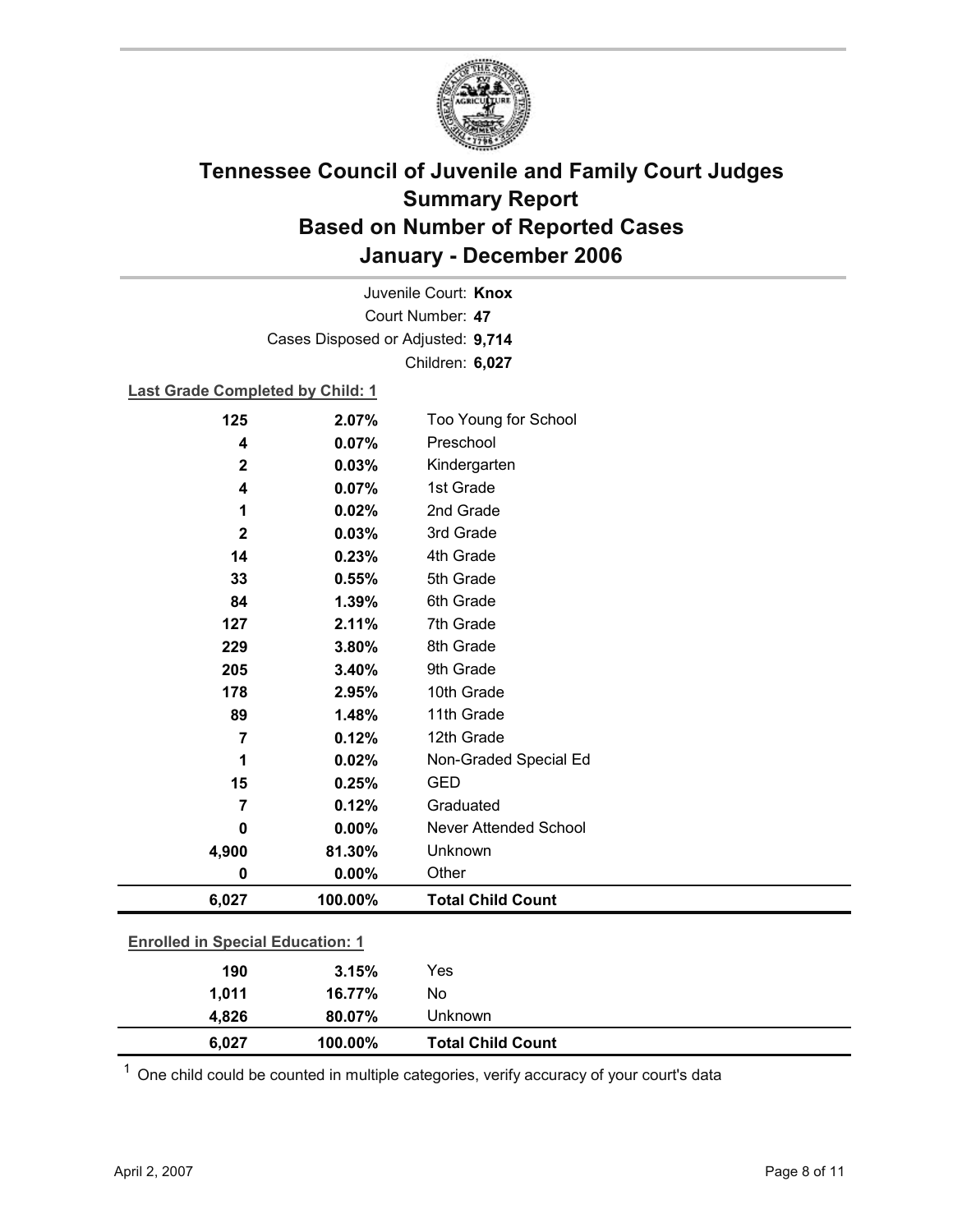

| Juvenile Court: Knox |                                   |                           |  |  |  |
|----------------------|-----------------------------------|---------------------------|--|--|--|
|                      | Court Number: 47                  |                           |  |  |  |
|                      | Cases Disposed or Adjusted: 9,714 |                           |  |  |  |
|                      | Children: 6,027                   |                           |  |  |  |
|                      | <b>Action Executed By: 1</b>      |                           |  |  |  |
| 938                  | 7.86%                             | Judge                     |  |  |  |
| 7,140                | 59.84%                            | Referee                   |  |  |  |
| 1,266                | 10.61%                            | <b>YSO</b>                |  |  |  |
| 2,588                | 21.69%                            | Other                     |  |  |  |
| 0                    | $0.00\%$                          | Unknown / Not Reported    |  |  |  |
| 11,932               | 100.00%                           | <b>Total Action Count</b> |  |  |  |

### **Formal / Informal Actions: 1**

| 318    | $2.67\%$ | Dismissed                                      |  |
|--------|----------|------------------------------------------------|--|
| 604    | 5.06%    | Retired / Nolle Prosequi                       |  |
| 1,312  | 11.00%   | <b>Complaint Substantiated Delinquent</b>      |  |
| 0      | $0.00\%$ | <b>Complaint Substantiated Status Offender</b> |  |
| 1,563  | 13.10%   | Complaint Substantiated Dependent / Neglected  |  |
| 0      | $0.00\%$ | <b>Complaint Substantiated Abused</b>          |  |
| 0      | $0.00\%$ | <b>Complaint Substantiated Mentally III</b>    |  |
| 3,442  | 28.85%   | Informal Adjustment                            |  |
| 406    | 3.40%    | <b>Pretrial Diversion</b>                      |  |
| 6      | 0.05%    | <b>Transfer to Adult Court Hearing</b>         |  |
| 0      | $0.00\%$ | Charges Cleared by Transfer to Adult Court     |  |
| 2,339  | 19.60%   | <b>Special Proceeding</b>                      |  |
| 0      | $0.00\%$ | <b>Review Concluded</b>                        |  |
| 85     | 0.71%    | Case Held Open                                 |  |
| 1,857  | 15.56%   | Other                                          |  |
| 0      | $0.00\%$ | Unknown / Not Reported                         |  |
| 11,932 | 100.00%  | <b>Total Action Count</b>                      |  |

 $1$  If different than number of Referral Reasons (11932), verify accuracy of your court's data.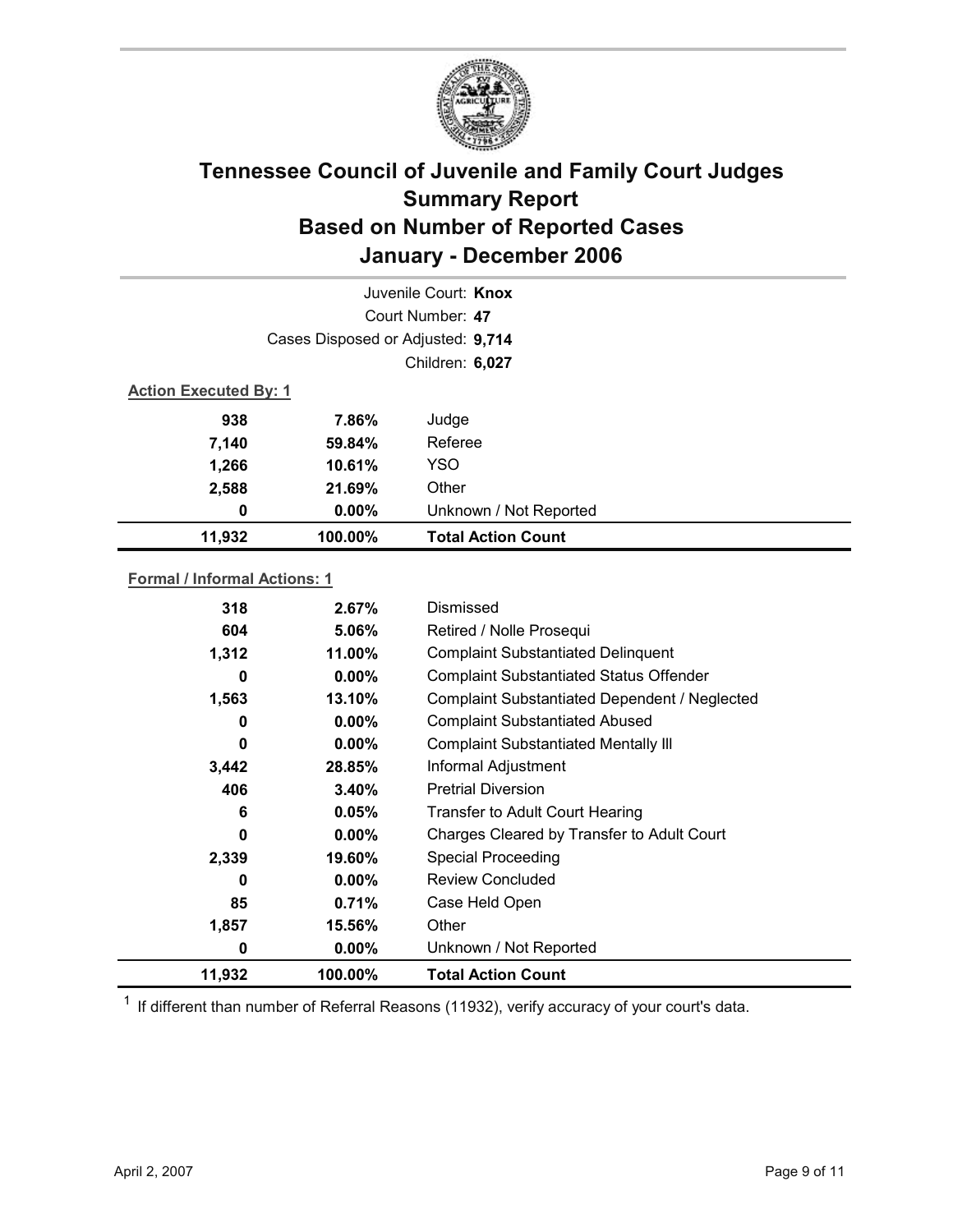

|                                   |          | Juvenile Court: Knox                                  |  |
|-----------------------------------|----------|-------------------------------------------------------|--|
|                                   |          | Court Number: 47                                      |  |
| Cases Disposed or Adjusted: 9,714 |          |                                                       |  |
|                                   |          | Children: 6,027                                       |  |
| <b>Case Outcomes:</b>             |          | There can be multiple outcomes for one child or case. |  |
| 923                               | 5.62%    | <b>Case Dismissed</b>                                 |  |
| 371                               | 2.26%    | Case Retired or Nolle Prosequi                        |  |
| 680                               | 4.14%    | Warned / Counseled                                    |  |
| 106                               | 0.65%    | Held Open For Review                                  |  |
| 741                               | 4.51%    | Supervision / Probation to Juvenile Court             |  |
| 0                                 | $0.00\%$ | <b>Probation to Parents</b>                           |  |
| 174                               | 1.06%    | Referral to Another Entity for Supervision / Service  |  |
| 104                               | 0.63%    | Referred for Mental Health Counseling                 |  |
| 200                               | 1.22%    | Referred for Alcohol and Drug Counseling              |  |
| 1                                 | 0.01%    | Referred to Alternative School                        |  |
| 0                                 | $0.00\%$ | Referred to Private Child Agency                      |  |
| 754                               | 4.59%    | Referred to Defensive Driving School                  |  |
| 106                               | 0.65%    | Referred to Alcohol Safety School                     |  |
| 233                               | 1.42%    | Referred to Juvenile Court Education-Based Program    |  |
| 19                                | 0.12%    | Driver's License Held Informally                      |  |
| 0                                 | $0.00\%$ | <b>Voluntary Placement with DMHMR</b>                 |  |
| 1                                 | 0.01%    | <b>Private Mental Health Placement</b>                |  |
| 0                                 | $0.00\%$ | <b>Private MR Placement</b>                           |  |
| 17                                | 0.10%    | Placement with City/County Agency/Facility            |  |
| 13                                | 0.08%    | Placement with Relative / Other Individual            |  |
| 823                               | 5.01%    | Fine                                                  |  |
| 715                               | 4.35%    | <b>Public Service</b>                                 |  |
| 141                               | 0.86%    | Restitution                                           |  |
| 35                                | 0.21%    | Runaway Returned                                      |  |
| 364                               | 2.22%    | No Contact Order                                      |  |
| 126                               | 0.77%    | Injunction Other than No Contact Order                |  |
| 140                               | 0.85%    | <b>House Arrest</b>                                   |  |
| 127                               | 0.77%    | <b>Court Defined Curfew</b>                           |  |
| 204                               | 1.24%    | Dismissed from Informal Adjustment                    |  |
| 731                               | 4.45%    | <b>Dismissed from Pretrial Diversion</b>              |  |
| 5                                 | 0.03%    | Released from Probation                               |  |
| 5                                 | 0.03%    | <b>Transferred to Adult Court</b>                     |  |
| 3                                 | 0.02%    | <b>DMHMR Involuntary Commitment</b>                   |  |